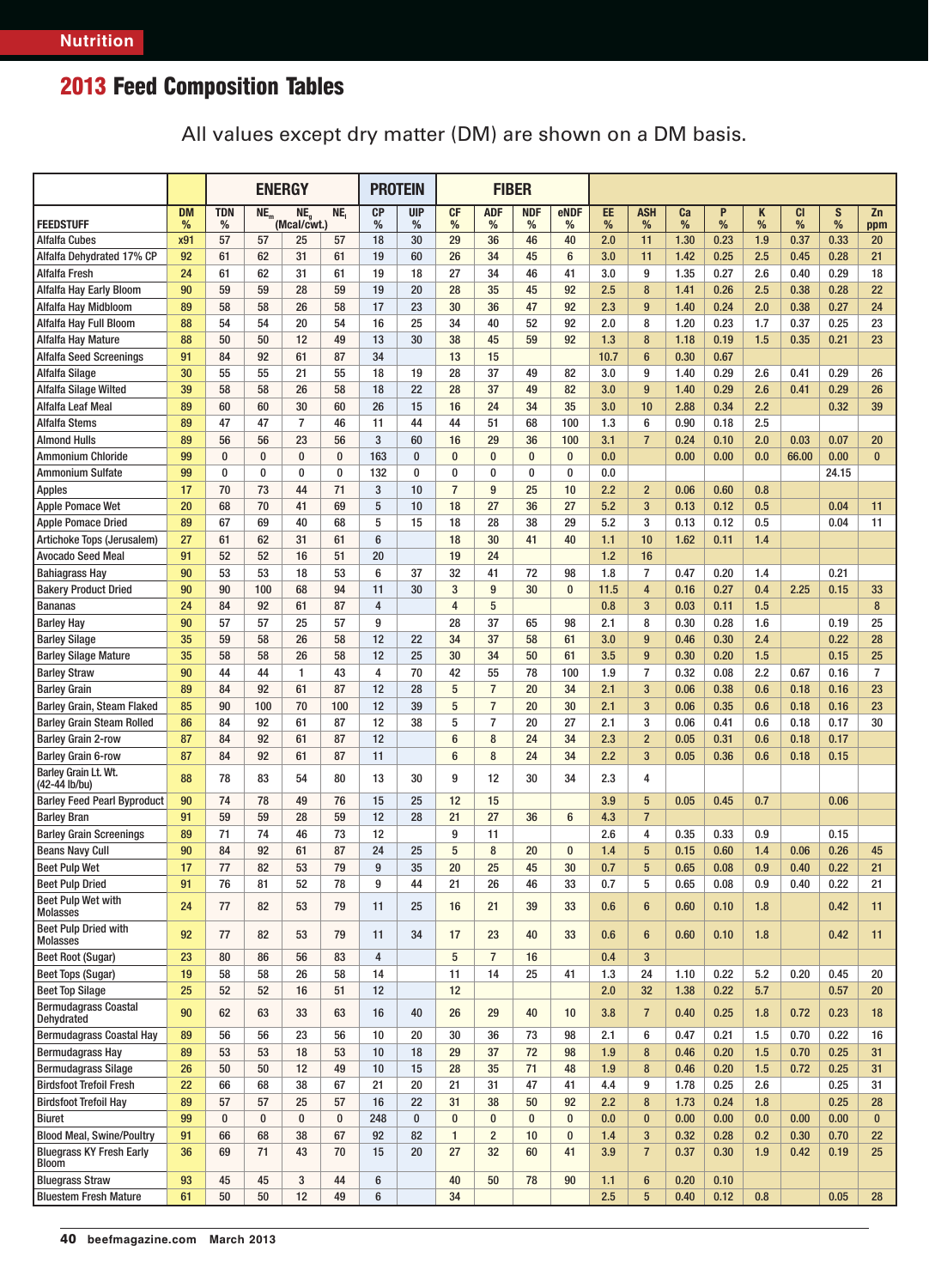|                                                   |                | <b>ENERGY</b>   |          |                         |     | <b>FIBER</b><br><b>PROTEIN</b> |                 |                |                 |                 |                |          |                         |         |        |        |                |        |                 |
|---------------------------------------------------|----------------|-----------------|----------|-------------------------|-----|--------------------------------|-----------------|----------------|-----------------|-----------------|----------------|----------|-------------------------|---------|--------|--------|----------------|--------|-----------------|
| <b>FEEDSTUFF</b>                                  | <b>DM</b><br>% | <b>TDN</b><br>% | $NE_{m}$ | $NE_{a}$<br>(Mcal/cwt.) | NE, | <b>CP</b><br>%                 | <b>UIP</b><br>% | <b>CF</b><br>% | <b>ADF</b><br>% | <b>NDF</b><br>% | eNDF<br>%      | EE.<br>% | <b>ASH</b><br>%         | Ca<br>% | P<br>% | Κ<br>% | <b>CI</b><br>% | S<br>% | Zn<br>ppm       |
| <b>Bone Meal Steamed,</b><br><b>Swine/Poultry</b> | 95             | 16              | 27       | $\bf{0}$                | 11  | 13                             |                 | $\mathbf{1}$   | $\bf{0}$        | $\bf{0}$        | $\bf{0}$       | 11.6     | 77                      | 27.00   | 12.74  | 0.2    |                | 2.50   | 290             |
| <b>Bread Byproduct</b>                            | 68             | 90              | 100      | 68                      | 94  | 14                             | 24              | $\mathbf{1}$   | $\overline{2}$  | 3               | $\bf{0}$       | 3.0      | 3                       | 0.10    | 0.18   | 0.2    | 0.76           | 0.15   | 40              |
| <b>Brewers Grains Wet</b>                         | 23             | 85              | 93       | 62                      | 88  | 26                             | 52              | 13             | 21              | 45              | 18             | 7.5      | $\overline{4}$          | 0.30    | 0.58   | 0.1    | 0.15           | 0.32   | 78              |
| <b>Brewers Grains Dried</b>                       | 92             | 84              | 92       | 61                      | 87  | 25                             | 54              | 14             | 24              | 49              | 18             | 7.5      | $\overline{4}$          | 0.30    | 0.58   | 0.1    | 0.15           | 0.32   | 78              |
| <b>Brewers Yeast Dried</b>                        | 94             | 79              | 85       | 55                      | 81  | 48                             |                 | 3              |                 |                 |                | 1.0      | $\overline{7}$          | 0.10    | 1.56   | 1.8    |                | 0.41   | 41              |
| <b>Bromegrass Fresh</b><br>Immature               | 30             | 64              | 65       | 36                      | 65  | 15                             | 22              | 28             | 33              | 54              | 40             | 4.1      | 10                      | 0.45    | 0.34   | 2.3    |                | 0.21   | 20              |
| <b>Bromegrass Hay</b>                             | 89             | 55              | 55       | 21                      | 55  | 10                             | 33              | 35             | 41              | 66              | 98             | 2.3      | 9                       | 0.40    | 0.23   | 1.9    | 0.40           | 0.19   | 19              |
| <b>Bromegrass Haylage</b>                         | 35             | 57              | 57       | 25                      | 57  | 11                             | 26              | 36             | 44              | 69              | 61             | 2.5      | 8                       | 0.38    | 0.30   | 2.0    |                | 0.20   | 19              |
| <b>Buckwheat Grain</b>                            | 88             | 75              | 79       | 50                      | 77  | 12                             |                 | 13             | 17              |                 |                | 2.8      | $\overline{2}$          | 0.11    | 0.36   | 0.5    | 0.05           | 0.16   | 10              |
| <b>Buttermilk Dried</b>                           | 92             | 88              | 98       | 65                      | 91  | 34                             | $\bf{0}$        | 5              | $\bf{0}$        | $\bf{0}$        | $\bf{0}$       | 5.0      | 10                      | 1.44    | 1.00   | 0.9    |                | 0.09   | 44              |
| <b>Cactus, Prickly Pear</b>                       | 23             | 61              | 62       | 31                      | 62  | 5                              |                 | 16             | 20              | 28              |                | 2.1      | 18                      | 4.00    | 0.10   | 1.5    |                | 0.20   |                 |
| <b>Calcium Carbonate</b>                          | 99             | 0               | 0        | $\pmb{0}$               | 0   | 0                              |                 | $\bf{0}$       | $\bf{0}$        | $\bf{0}$        | 0              | 0.0      | 99                      | 38.50   | 0.04   | 0.1    |                | 0.00   | 0               |
| <b>Canarygrass Hay</b>                            | 91             | 53              | 53       | 18                      | 53  | 9                              | 26              | 32             | 34              | 67              | 98             | 2.7      | 8                       | 0.38    | 0.25   | 2.7    |                | 0.14   | 18              |
| Canola Meal, Solv. Ext.                           | 90             | 72              | 75       | 47                      | 74  | 41                             | 30              | 11             | 19              | 29              | 23             | 2.0      | 8                       | 0.74    | 1.14   | 1.1    | 0.07           | 0.78   | 68              |
| <b>Carrot Pulp</b>                                | 14             | 62              | 63       | 33                      | 63  | 6                              |                 | 19             | 23              | 40              | $\bf{0}$       | 7.8      | 9                       |         |        |        |                |        |                 |
| <b>Carrot Root Fresh</b>                          | 12             | 83              | 90       | 60                      | 86  | 10                             |                 | 9              | 11              | 20              | $\bf{0}$       | 1.4      | 10                      | 0.55    | 0.32   | 2.5    | 0.50           | 0.17   |                 |
| <b>Carrot Tops</b>                                | 16             | 73              | 77       | 48                      | 75  | 13                             |                 | 18             | 23              | 45              | 41             | 3.8      | 15                      | 1.94    | 0.19   | 1.9    |                |        |                 |
| <b>Cattle Manure Dried</b>                        | 92             | 38              | 40       | 0                       | 36  | 15                             |                 | 35             | 42              | 55              | 0              | 2.5      | 14                      | 1.15    | 1.20   | 0.6    |                | 1.78   | 240             |
| <b>Cheatgrass Fresh Immature</b>                  | 21             | 68              | 70       | 41                      | 69  | 16                             |                 | 23             |                 |                 |                | 2.7      | 10                      | 0.60    | 0.28   |        |                |        |                 |
| <b>Citrus Pulp Dried</b>                          | 90             | 78              | 83       | 54                      | 80  | $\overline{7}$                 | 38              | 13             | 20              | 21              | 33             | 2.9      | $\overline{7}$          | 1.81    | 0.12   | 0.8    | 0.04           | 0.08   | 14              |
| <b>Clover Ladino Fresh</b>                        | 19             | 69              | 71       | 43                      | 70  | 25                             | 20              | 14             | 33              | 35              | 41             | 4.8      | 11                      | 1.27    | 0.38   | 2.4    |                | 0.20   | 20              |
| <b>Clover Ladino Hay</b>                          | 90             | 61              | 62       | 31                      | 61  | 21                             | 25              | 22             | 32              | 36              | 92             | 2.0      | 9                       | 1.35    | 0.32   | 2.4    | 0.30           | 0.20   | 17              |
| <b>Clover Red Fresh</b>                           | 24             | 64              | 65       | 36                      | 65  | 18                             | 21              | 24             | 33              | 44              | 41             | 4.0      | 9                       | 1.70    | 0.30   | 2.0    | 0.60           | 0.17   | 23              |
| <b>Clover Red Hay</b>                             | 88             | 55              | 55       | 21                      | 55  | 15                             | 28              | 30             | 39              | 51              | 92             | 2.5      | 8                       | 1.50    | 0.25   | 1.7    | 0.32           | 0.17   | 17              |
| <b>Clover Sweet Hay</b>                           | 91             | 53              | 53       | 18                      | 53  | 16                             | 30              | 30             | 38              | 50              | 92             | 2.4      | 9                       | 1.27    | 0.25   | 1.8    | 0.37           | 0.46   |                 |
| Coconut Meal, Mech. Ext.                          | 92             | 76              | 81       | 52                      | 78  | 21                             | 56              | 13             | 21              | 56              | 23             | 6.8      | $\overline{7}$          | 0.40    | 0.30   | 1.0    | 0.33           | 0.04   |                 |
| <b>Coffee Grounds</b>                             | 88             | 20              | 36       | 0                       | 16  | 13                             |                 | 41             | 68              | 77              | 10             | 15.0     | $\overline{\mathbf{2}}$ | 0.10    | 0.08   |        |                |        |                 |
| <b>Corn Whole Plant Pelleted</b>                  | 91             | 63              | 64       | 34                      | 64  | 9                              | 45              | 21             | 24              | 40              | $6\phantom{1}$ | 2.4      | $6\phantom{1}6$         | 0.50    | 0.24   | 0.9    |                | 0.14   |                 |
| <b>Corn Fodder</b>                                | 80             | 65              | 66       | 37                      | 66  | 9                              | 45              | 25             | 29              | 48              | 100            | 2.4      | $\overline{7}$          | 0.50    | 0.25   | 0.9    | 0.20           | 0.14   |                 |
| <b>Corn Stover Mature (Stalks)</b>                | 80             | 54              | 54       | 20                      | 54  | 5                              | 30              | 35             | 43              | 70              | 100            | 1.3      | $\overline{7}$          | 0.45    | 0.15   | 1.2    | 0.30           | 0.14   | 22              |
| <b>Corn Silage, Milk Stage</b>                    | 26             | 65              | 66       | 37                      | 66  | 8                              | 18              | 26             | 32              | 54              | 60             | 2.8      | $6\phantom{1}6$         | 0.40    | 0.27   | 1.6    |                | 0.11   | 20              |
| <b>Corn Silage, Mature Well</b><br>Eared          | 34             | 72              | 75       | 47                      | 74  | 8                              | 28              | 21             | 27              | 46              | 70             | 3.1      | 5                       | 0.28    | 0.23   | 1.1    | 0.20           | 0.13   | 22              |
| Corn Silage, Sweet Corn                           | 24             | 65              | 66       | 37                      | 66  | 11                             |                 | 20             | 32              | 57              | 60             | 5.0      | 5                       | 0.24    | 0.26   | 1.2    | 0.17           | 0.16   | 39              |
| Corn Grain, Whole                                 | 88             | 88              | 98       | 65                      | 91  | 9                              | 58              | $\overline{2}$ | 3               | 9               | 60             | 4.3      | $\overline{2}$          | 0.02    | 0.30   | 0.4    | 0.05           | 0.14   | 18              |
| Corn Grain, Rolled                                | 88             | 88              | 98       | 65                      | 91  | 9                              | 54              | $\overline{2}$ | 3               | 9               | 34             | 4.3      | $\overline{2}$          | 0.02    | 0.30   | 0.4    | 0.05           | 0.14   | 18              |
| Corn Grain, Steam Flaked                          | 85             | 93              | 104      | 71                      | 97  | 9                              | 59              | $\overline{2}$ | 3               | 9               | 40             | 4.1      | $\overline{2}$          | 0.02    | 0.27   | 0.4    | 0.05           | 0.14   | 18              |
| Corn Grain, High Moisture                         | 74             | 93              | 104      | 71                      | 97  | 10                             | 42              | $\overline{2}$ | 3               | 9               | $\bf{0}$       | 4.0      | $\overline{2}$          | 0.02    | 0.30   | 0.4    | 0.06           | 0.14   | 20              |
| Corn Grain, High Oil                              | 88             | 91              | 102      | 69                      | 95  | 8                              | 54              | $\overline{2}$ | 3               | 8               | 60             | 6.9      | $\overline{2}$          | 0.01    | 0.30   | 0.3    | 0.05           | 0.13   | 18              |
| Corn Grain, Hi-Lysine                             | 92             | 87              | 96       | 64                      | 90  | 12                             | 58              | 4              | 4               | 11              | 60             | 4.4      | $\overline{2}$          | 0.03    | 0.24   | 0.4    | 0.05           | 0.11   | 18              |
| <b>Corn and Cob Meal</b>                          | 87             | 82              | 89       | 59                      | 85  | 9                              | 52              | 9              | 11              | 26              | 56             | 3.7      | $\overline{2}$          | 0.06    | 0.27   | 0.5    | 0.05           | 0.13   | 16              |
| <b>Corn Cobs</b>                                  | 90             | 48              | 48       | 9                       | 47  | 3                              | 70              | 36             | 39              | 88              | 56             | 0.6      | $\overline{2}$          | 0.12    | 0.04   | 0.8    |                | 0.27   | $5\phantom{.0}$ |
| <b>Corn Screenings</b>                            | 86             | 91              | 102      | 69                      | 95  | 10                             | 52              | 3              | 4               | 9               | 20             | 4.3      | $\overline{\mathbf{2}}$ | 0.04    | 0.27   | 0.4    | 0.05           | 0.12   | 16              |
| Corn Bran                                         | 91             | 76              | 81       | 52                      | 78  | 11                             |                 | 10             | 17              | 51              | $\bf{0}$       | 6.3      | 3                       | 0.04    | 0.15   | 0.1    | 0.13           | 0.08   | 18              |
| Corn Germ, Full-fat                               | 97             | 135             | 198      | 160                     | 198 | 12                             | 55              | 6              | 11              | 36              | 20             | 44.9     | $\overline{2}$          | 0.02    | 0.28   | 0.1    | 0.02           | 0.17   | 60              |
| <b>Corn Gluten Feed</b>                           | 90             | 80              | 86       | 56                      | 83  | 22                             | 25              | 9              | 12              | 38              | 36             | 3.2      | $\overline{7}$          | 0.11    | 0.84   | 1.3    | 0.25           | 0.47   | 84              |
| Corn Gluten Meal 41% CP                           | 91             | 85              | 93       | 62                      | 88  | 46                             | 63              | 5              | 9               | 32              | 23             | 3.2      | $\mathbf{3}$            | 0.13    | 0.55   | 0.2    | 0.07           | 0.62   | 35              |
| Corn Gluten Meal 60% CP                           | 91             | 89              | 99       | 67                      | 93  | 67                             | 65              | 3              | 6               | 11              | 23             | 2.5      | $\overline{2}$          | 0.06    | 0.54   | 0.2    | 0.10           | 0.90   | 40              |
| <b>Corn Cannery Waste</b>                         | 29             | 68              | 70       | 41                      | 69  | 8                              | 15              | 28             | 36              | 59              | 0              | 3.0      | 5                       | 0.10    | 0.29   | 1.0    |                | 0.13   | 25              |
| Cottonseed, Whole                                 | 91             | 95              | 107      | 73                      | 99  | 23                             | 38              | 27             | 37              | 47              | 100            | 19.4     | $5\phantom{.0}$         | 0.16    | 0.64   | 1.0    | 0.06           | 0.24   | 34              |
| Cottonseed, Whole, Delinted                       | 90             | 95              | 107      | 73                      | 99  | 24                             | 39              | 19             | 28              | 40              | 100            | 22.9     | $5\phantom{.0}$         | 0.12    | 0.54   | 1.2    |                | 0.24   | 36              |
| Cottonseed, Whole, Extruded                       | 92             | 87              | 98       | 67                      | 91  | 26                             | 50              | 32             | 44              | 53              | 33             | 9.5      | 5                       | 0.17    | 0.68   | 1.3    |                | 0.24   | 38              |
| <b>Cotton Gin Trash (Burrs)</b>                   | 91             | 42              | 43       | $\bf{0}$                | 40  | 9                              |                 | 35             | 50              | 70              | 100            | 2.0      | 14                      | 1.40    | 0.18   | 1.9    |                | 0.14   | 25              |
| <b>Cottonseed Hulls</b>                           | 90             | 45              | 45       | 3                       | 44  | 5                              | 45              | 48             | 70              | 87              | 100            | 1.8      | $\mathbf{3}$            | 0.15    | 0.08   | 1.0    | 0.02           | 0.05   | 10              |
| Cottonseed Meal, Solv. Ext.<br>41% CP             | 90             | 77              | 82       | 53                      | 79  | 47                             | 42              | 13             | 18              | 25              | 23             | 1.5      | $\overline{7}$          | 0.22    | 1.23   | 1.6    | 0.05           | 0.44   | 66              |
| <b>Cottonseed Meal, Mech.</b><br>Ext. 41% CP      | 92             | 79              | 85       | 55                      | 81  | 46                             | 50              | 13             | 19              | 31              | 23             | 5.0      | $\overline{7}$          | 0.21    | 1.18   | 1.6    | 0.05           | 0.42   | 64              |
| <b>Crab Waste Meal</b>                            | 91             | 29              | 37       | $\pmb{0}$               | 30  | 32                             | 65              | 11             | 13              |                 |                | 3.0      | 43                      | 15.00   | 1.88   | 0.5    | 1.63           | 0.27   | 107             |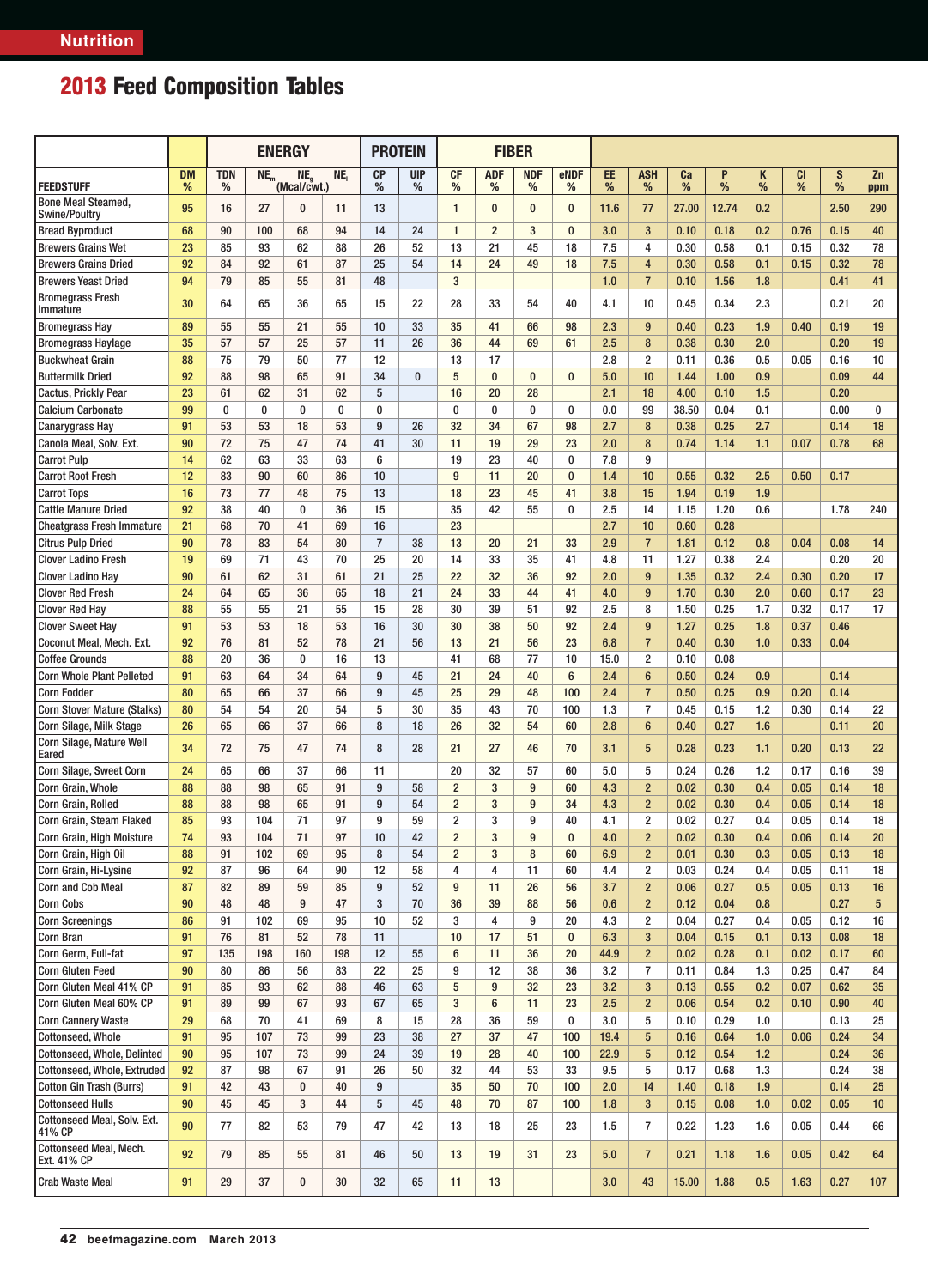|                                              |                |            |          | <b>ENERGY</b>     |           | <b>PROTEIN</b><br><b>FIBER</b> |            |                |                |            |                |            |                     |              |              |             |           |           |           |  |  |
|----------------------------------------------|----------------|------------|----------|-------------------|-----------|--------------------------------|------------|----------------|----------------|------------|----------------|------------|---------------------|--------------|--------------|-------------|-----------|-----------|-----------|--|--|
| <b>FEEDSTUFF</b>                             | <b>DM</b>      | <b>TDN</b> | $NE_{m}$ | NE.               | NE,       | <b>CP</b>                      | <b>UIP</b> | <b>CF</b>      | <b>ADF</b>     | <b>NDF</b> | eNDF           | EE         | <b>ASH</b>          | Ca           | P            | Κ           | <b>CI</b> | S         | Zn        |  |  |
| Crambe Meal, Solv. Ext.                      | %<br>91        | %<br>81    | 88       | (Mcal/cwt.)<br>58 | 84        | %<br>31                        | %<br>45    | %<br>25        | %<br>35        | %<br>47    | %<br>23        | %<br>1.4   | %<br>8              | $\%$<br>1.27 | %<br>0.86    | $\%$<br>1.1 | %<br>0.70 | %<br>1.26 | ppm<br>44 |  |  |
| Crambe Meal, Mech. Ext.                      | 92             | 88         | 98       | 65                | 91        | 28                             | 50         | 24             | 33             | 42         | 25             | 17.0       | $\overline{7}$      | 1.22         | 0.78         | 1.0         | 0.65      | 1.18      | 41        |  |  |
| <b>Cranberry Pulp Meal</b>                   | 88             | 49         | 49       | 11                | 48        | $\overline{7}$                 |            | 26             | 47             | 54         | 33             | 15.7       | $\overline{2}$      |              |              |             |           |           |           |  |  |
| <b>Crawfish Waste Meal</b>                   | 94             | 25         | 36       | $\bf{0}$          | 29        | 35                             | 74         | 12             | 15             |            |                |            | 42                  | 13.10        | 0.85         |             |           |           |           |  |  |
| <b>Curacao Phosphate</b>                     | 99             | $\bf{0}$   | $\bf{0}$ | $\bf{0}$          | $\bf{0}$  | $\bf{0}$                       |            | $\bf{0}$       | $\bf{0}$       | $\bf{0}$   | $\bf{0}$       | 0.0        | 95                  | 34.00        | 15.00        |             |           |           |           |  |  |
| <b>Defluorinated Phosphate</b>               | 99             | $\bf{0}$   | $\bf{0}$ | $\bf{0}$          | $\bf{0}$  | $\bf{0}$                       |            | $\bf{0}$       | $\bf{0}$       | $\bf{0}$   | $\bf{0}$       | 0.0        | 95                  | 32.60        | 18.07        | 1.0         |           |           | 100       |  |  |
| <b>Diammonium Phosphate</b>                  | 98             | $\bf{0}$   | 0        | $\bf{0}$          | 0         | 115                            | $\bf{0}$   | 0              | $\bf{0}$       | $\bf{0}$   | $\bf{0}$       | 0.0        | 35                  | 0.52         | 20.41        | 0.0         |           | 2.16      |           |  |  |
| <b>Dicalcium Phosphate</b>                   | 96             | $\bf{0}$   | $\bf{0}$ | $\bf{0}$          | $\bf{0}$  | 0                              |            | $\bf{0}$       | 0              | $\pmb{0}$  | $\bf{0}$       | 0.0        | 94                  | 22.00        | 18.65        | 0.1         |           | 1.00      | 70        |  |  |
| <b>Distillers Grains, Wet</b>                | 25             | 91         | 102      | 69                | 95        | 28                             | 52         | 8              | 18             | 40         | $\overline{4}$ | 9.6        | $5\phantom{.0}$     | 0.10         | 0.70         | 1.0         | 0.20      | 0.60      | 95        |  |  |
| <b>Distillers Grain, Barley</b>              | 90             | 75         | 79       | 50                | 77        | 30                             | 56         | 16             | 20             | 44         | 4              | 8.5        | 4                   | 0.15         | 0.67         | 1.0         | 0.18      | 0.43      | 50        |  |  |
| Distillers Grain, Corn, Dry                  | 91             | 95         | 106      | 72                | 99        | 30                             | 58         | 8              | 16             | 44         | 4              | 9.5        | 4                   | 0.09         | 0.75         | 0.9         | 0.14      | 0.70      | 65        |  |  |
| Distillers Grain, Corn, Wet                  | 36             | 97         | 109      | 74                | 102       | 30                             | 47         | 8              | 16             | 44         | 4              | 9.5        | $\overline{4}$      | 0.09         | 0.75         | 0.9         | 0.14      | 0.70      | 65        |  |  |
| Distillers Grain, Corn with<br>Solubles      | 89             | 98         | 111      | 76                | 103       | 30                             | 54         | 8              | 16             | 38         | 4              | 11.9       | 6                   | 0.20         | 0.75         | 0.9         | 0.18      | 0.80      | 85        |  |  |
| <b>Distillers Dried Solubles</b>             | 93             | 87         | 96       | 64                | 91        | 31                             | 47         | 4              | $\overline{7}$ | 22         | $\overline{4}$ | 13.0       | 8                   | 0.35         | 1.20         | 1.8         | 0.28      | 1.10      | 91        |  |  |
| <b>Distillers Corn Stillage</b>              | $\overline{7}$ | 92         | 103      | 70                | 96        | 22                             | 55         | 8              | 10             | 21         | 0              | 8.1        | $5\phantom{.0}$     | 0.14         | 0.72         | 0.2         |           | 0.60      | 60        |  |  |
| Distillers Grain, Sorghum,<br>Dry            | 91             | 84         | 92       | 61                | 87        | 33                             | 62         | 13             | 20             | 44         | 4              | 10.0       | 4                   | 0.20         | 0.68         | 0.3         |           | 0.50      | 50        |  |  |
| Distillers Grain, Sorghum,<br>  Wet          | 35             | 86         | 95       | 63                | 89        | 33                             | 55         | 13             | 19             | 43         | 4              | 10.0       | 4                   | 0.20         | 0.68         | 0.3         |           | 0.50      | 50        |  |  |
| Distillers Grain, Sorghum<br>with Solubles   | 92             | 85         | 93       | 62                | 88        | 33                             | 53         | 12             | 18             | 42         | $\overline{4}$ | 10.0       | $\overline{4}$      | 0.23         | 0.70         | 0.5         |           | 0.70      | 55        |  |  |
| Elephant (Napier) Grass Hay,<br>Chopped      | 92             | 55         | 55       | 21                | 54        | 9                              |            | 24             | 46             | 63         | 85             | 2.0        | 10                  | 0.35         | 0.30         | 1.3         |           | 0.10      |           |  |  |
| Fat, Animal, Poultry,<br>Vegetable           | 99             | 195        | 285      | 230               | 285       | $\bf{0}$                       |            | $\bf{0}$       | $\bf{0}$       | $\bf{0}$   | $\bf{0}$       | 99.0       | $\bf{0}$            | 0.00         | 0.00         | 0.0         |           |           |           |  |  |
| <b>Feather Meal Hydrolyzed</b>               | 93             | 67         | 69       | 40                | 68        | 87                             | 68         | $\mathbf{1}$   | 14             | 42         | 23             | 7.0        | 3                   | 0.48         | 0.45         | 0.1         | 0.20      | 1.82      | 90        |  |  |
| Fescue KY 31 Fresh                           | 29             | 64         | 65       | 36                | 65        | 15                             | 20         | 25             | 32             | 64         | 40             | 5.5        | 9                   | 0.48         | 0.37         | 2.5         |           | 0.18      | 22        |  |  |
| Fescue KY 31 Hay Early<br>Bloom              | 88             | 60         | 60       | 30                | 60        | 18                             | 22         | 25             | 31             | 64         | 98             | 6.6        | 8                   | 0.48         | 0.36         | 2.6         |           | 0.27      | 24        |  |  |
| Fescue KY 31 Hay Mature                      | 88             | 52         | 52       | 16                | 51        | 11                             | 30         | 30             | 42             | 73         | 98             | 5.0        | 6                   | 0.45         | 0.26         | 1.7         |           | 0.14      | 22        |  |  |
| <b>Fescue (Red) Straw</b>                    | 94             | 43         | 44       | $\bf{0}$          | 41        | 4                              |            | 41             |                |            |                | 1.1        | 6                   | 0.00         | 0.06         |             |           |           |           |  |  |
| <b>Fish Meal</b>                             | 90             | 74         | 78       | 49                | 76        | 66                             | 60         | $\mathbf{1}$   | $\overline{2}$ | 12         | 10             | 9.0        | 20                  | 5.55         | 3.15         | 0.7         | 0.76      | 0.80      | 130       |  |  |
| <b>Flax Seed Hulls</b>                       | 91             | 38         | 40       | $\bf{0}$          | 36        | 9                              |            | 32             | 39             | 50         | 98             | 1.5        | 10                  |              |              |             |           |           |           |  |  |
| <b>Garbage Municipal Cooked</b>              | 23             | 80         | 86       | 56                | 83        | 16                             |            | 9              | 50             | 59         | 30             | 20.0       | 10                  | 1.20         | 0.43         | 0.6         | 0.67      |           |           |  |  |
| Glycerol (Glycerin)                          | 88             | 90<br>65   | 100      | 68<br>37          | 94        | $\bf{0}$                       | $\pmb{0}$  | $\bf{0}$       | $\bf{0}$       | $\bf{0}$   | $\bf{0}$       | 0.0        | $6\phantom{1}$<br>9 |              |              |             | 4.00      |           |           |  |  |
| <b>Grain Screenings</b><br><b>Grain Dust</b> | 90<br>92       | 73         | 66<br>77 | 48                | 66<br>75  | 14<br>10                       |            | 14<br>11       |                |            |                | 5.5<br>2.2 | 10                  | 0.25<br>0.30 | 0.34<br>0.18 |             |           |           | 30<br>42  |  |  |
| <b>Grape Pomace Stemless</b>                 | 91             | 40         | 42       | $\pmb{0}$         | 38        | 12                             | 45         | 32             | 46             | 54         | 34             | 7.6        | 9                   | 0.55         | 0.07         | 0.6         | 0.01      |           | 24        |  |  |
| <b>Grass Hay</b>                             | 88             | 58         | 58       | 26                | 58        | 10                             | 30         | 33             | 41             | 63         | 98             | 3.0        | $6\phantom{1}$      | 0.60         | 0.21         | 2.0         |           | 0.20      | 28        |  |  |
| <b>Grass Silage</b>                          | 30             | 61         | 62       | 31                | 61        | 11                             | 24         | 32             | 39             | 60         | 61             | 3.4        | 8                   | 0.70         | 0.24         | 2.1         |           | 0.22      | 29        |  |  |
| <b>Guar Meal</b>                             | 90             | 72         | 75       | 47                | 74        | 39                             | 34         | 16             |                |            |                | 3.9        | $5\phantom{.0}$     |              |              |             |           |           |           |  |  |
| <b>Hominy Feed</b>                           | 90             | 89         | 99       | 67                | 93        | 11                             | 48         | 5              | 8              | 21         | 9              | 6.5        | 3                   | 0.04         | 0.55         | 0.6         | 0.06      | 0.10      | 32        |  |  |
| <b>Hop Leaves</b>                            | 37             | 49         | 49       | 11                | 48        | 15                             |            | 15             |                |            |                | 3.6        | 35                  | 2.80         | 0.64         |             |           |           |           |  |  |
| <b>Hop Vine Silage</b>                       | 30             | 53         | 53       | 18                | 53        | 15                             |            | 21             | 24             |            |                | 3.1        | 20                  | 3.30         | 0.37         | 1.8         |           | 0.22      | 44        |  |  |
| <b>Hops Spent</b>                            | 89             | 35         | 39       | $\bf{0}$          | 33        | 23                             |            | 26             | 30             |            |                | 4.6        | $\overline{7}$      | 1.60         | 0.60         |             |           |           |           |  |  |
| <b>Kelp Dried</b>                            | 91             | 32         | 38       | $\bf{0}$          | 29        | $\overline{7}$                 |            | $\overline{7}$ | 10             |            |                | 0.5        | 39                  | 2.72         | 0.31         |             |           |           |           |  |  |
| <b>Kenaf Hay</b>                             | 92             | 48         | 48       | 9                 | 47        | 10                             |            | 31             | 44             | 56         | 98             | 2.9        | 12                  |              |              |             |           |           |           |  |  |
| Kochia Fresh                                 | 29             | 55         | 55       | 21                | 55        | 16                             |            | 23             |                |            |                | 1.2        | 18                  | 1.10         | 0.30         |             |           |           |           |  |  |
| Kochia Hay                                   | 90             | 53         | 53       | 18                | 53        | 14                             |            | 27             |                |            |                | 1.7        | 14                  | 1.00         | 0.20         |             |           |           |           |  |  |
| <b>Kudzu Hay</b>                             | 90             | 54         | 54       | 20                | 54        | 16                             |            | 33             |                |            |                | 2.6        | $\overline{7}$      | 3.00         | 0.23         |             |           |           |           |  |  |
| <b>Lespedeza Fresh Early</b><br>Bloom        | 25             | 60         | 60       | 30                | 60        | 16                             | 50         | 32             |                |            |                | 2.0        | 10                  | 1.20         | 0.24         | 1.1         |           | 0.21      |           |  |  |
| Lespedeza Hay                                | 92             | 54         | 54       | 20                | 54        | 14                             | 60         | 30             |                |            |                | 3.0        | 7                   | 1.10         | 0.22         | 1.0         |           | 0.19      | 29        |  |  |
| <b>Limestone Ground</b>                      | 98             | $\bf{0}$   | $\bf{0}$ | $\bf{0}$          | 0         | $\bf{0}$                       | $\bf{0}$   | $\bf{0}$       | $\bf{0}$       | $\bf{0}$   | $\bf{0}$       | 0.0        | 98                  | 34.00        | 0.02         |             |           | 0.03      |           |  |  |
| <b>Limestone Dolomitic Ground</b>            | 99             | $\bf{0}$   | 0        | 0                 | $\pmb{0}$ | 0                              | $\bf{0}$   | $\pmb{0}$      | $\pmb{0}$      | $\bf{0}$   | $\bf{0}$       | 0.0        | 98                  | 22.30        | 0.04         | 0.4         |           |           |           |  |  |
| Linseed Meal, Solv. Ext.                     | 91             | 77         | 82       | 53                | 79        | 38                             | 36         | 10             | 18             | 25         | 23             | 1.7        | 6                   | 0.43         | 0.91         | 1.5         | 0.04      | 0.47      | 60        |  |  |
| Linseed Meal, Mech. Ext.                     | 91             | 82         | 89       | 59                | 85        | 37                             | 40         | 10             | 17             | 24         | 23             | 6.0        | 6                   | 0.42         | 0.90         | 1.4         | 0.04      | 0.46      | 59        |  |  |
| <b>Meadow Hay</b>                            | 90             | 50         | 50       | 12                | 49        | $\overline{7}$                 | 23         | 33             | 44             | 70         | 98             | 2.5        | 9                   | 0.61         | 0.18         | 1.6         |           | 0.17      | 24        |  |  |
| <b>Meat Meal, Swine/Poultry</b>              | 93             | 71         | 74       | 46                | 73        | 56                             | 64         | $\overline{c}$ | $\overline{7}$ | 48         | $\bf{0}$       | 10.5       | 24                  | 9.00         | 4.42         | 0.5         | 1.27      | 0.48      | 190       |  |  |
| Meat and Bone Meal,<br><b>Swine/Poultry</b>  | 93             | 72         | 75       | 47                | 74        | 56                             | 24         | 1              | 5              | 34         | $\pmb{0}$      | 10.0       | 29                  | 13.50        | 6.50         |             |           |           |           |  |  |
| Milk, Dry, Skim                              | 94             | 87         | 96       | 64                | 90        | 36                             | $\bf{0}$   | $\pmb{0}$      | $\bf{0}$       | $\pmb{0}$  | $\bf{0}$       | 0.9        | 8                   | 1.36         | 1.09         | 1.7         | 0.96      | 0.34      | 41        |  |  |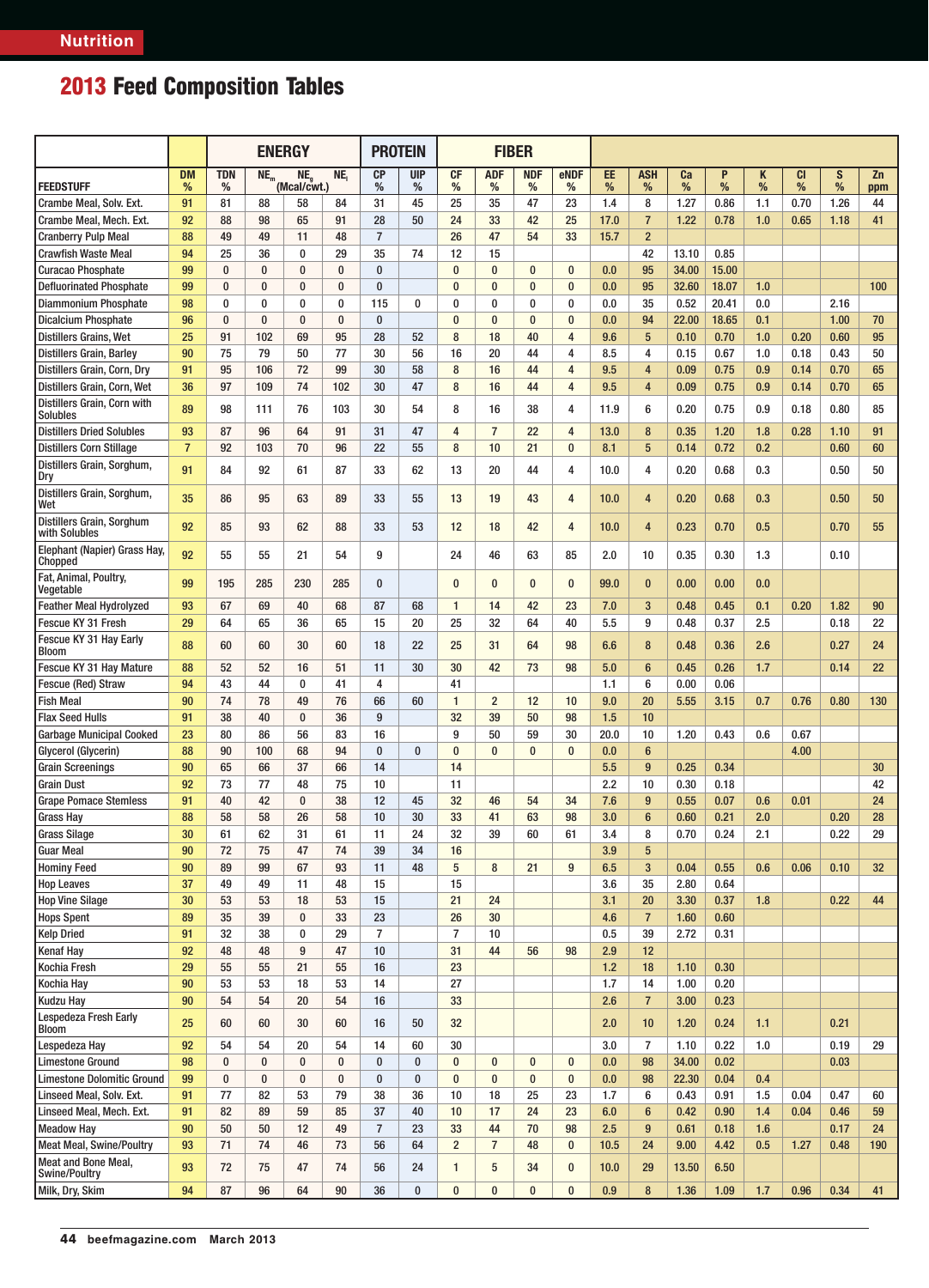|                                                             |                | <b>ENERGY</b>   |          |                                |          |                 | <b>PROTEIN</b><br><b>FIBER</b> |                         |                 |                 |                |            |                     |              |              |            |                |              |           |
|-------------------------------------------------------------|----------------|-----------------|----------|--------------------------------|----------|-----------------|--------------------------------|-------------------------|-----------------|-----------------|----------------|------------|---------------------|--------------|--------------|------------|----------------|--------------|-----------|
| <b>FEEDSTUFF</b>                                            | <b>DM</b><br>% | <b>TDN</b><br>% | $NE_{m}$ | NE <sub>o</sub><br>(Mcal/cwt.) | NE,      | <b>CP</b><br>%  | <b>UIP</b><br>%                | <b>CF</b><br>%          | <b>ADF</b><br>% | <b>NDF</b><br>% | eNDF<br>%      | EE<br>%    | <b>ASH</b><br>%     | Ca<br>%      | P<br>%       | K<br>%     | <b>CI</b><br>% | S<br>%       | Zn<br>ppm |
| <b>Mint Slug Silage</b>                                     | 27             | 55              | 55       | 21                             | 55       | 14              |                                | 24                      |                 |                 |                | 1.8        | 16                  | 1.10         | 0.57         |            |                |              |           |
| <b>Molasses Beet</b>                                        | 77             | 75              | 79       | 50                             | 77       | 8               | $\bf{0}$                       | $\bf{0}$                | $\bf{0}$        | $\bf{0}$        | 0              | 0.2        | 12                  | 0.14         | 0.03         | 6.0        | 1.64           | 0.60         | 18        |
| <b>Molasses Cane</b>                                        | 77             | 74              | 78       | 49                             | 76       | 6               | 0                              | $\bf{0}$                | 0               | $\bf{0}$        | 0              | 0.5        | 14                  | 0.95         | 0.09         | 4.2        | 2.30           | 0.68         | 15        |
| <b>Molasses Cane Dried</b>                                  | 94             | 74              | 78       | 49                             | 76       | 9               | $\bf{0}$                       | $\overline{2}$          | 3               | $\overline{7}$  | $\bf{0}$       | 0.3        | 14                  | 1.10         | 0.15         | 3.6        | 3.00           |              | 30        |
| Molasses, Cond.<br><b>Fermentation Solubles</b>             | 43             | 69              | 71       | 43                             | 70       | 16              | $\bf{0}$                       | $\bf{0}$                | $\bf{0}$        | $\mathbf{0}$    | $\bf{0}$       | 1.0        | 26                  | 2.12         | 0.14         | 7.5        | 2.73           | 0.93         | 30        |
| <b>Molasses Citrus</b>                                      | 65             | 75              | 79       | 50                             | 77       | 9               | 0                              | 0                       | 0               | 0               | 0              | 0.3        | 8                   | 1.84         | 0.15         | 0.2        | 0.11           | 0.23         | 137       |
| Molasses Wood.<br>Hemicellulose                             | 61             | 70              | 73       | 44                             | 71       | $\mathbf{1}$    | $\bf{0}$                       | $\mathbf{1}$            | $\overline{2}$  | 4               | $\bf{0}$       | 0.6        | $\overline{7}$      | 1.10         | 0.10         | 0.1        |                | 0.05         |           |
| <b>Monoammonium Phosphate</b>                               | 98             | $\bf{0}$        | $\bf{0}$ | $\bf{0}$                       | $\bf{0}$ | 70              | $\bf{0}$                       | $\bf{0}$                | $\bf{0}$        | $\mathbf{0}$    | $\bf{0}$       | 0.0        | 24                  | 0.30         | 24.70        | 0.0        |                | 1.42         | 81        |
| <b>Mono-Dicalcium Phosphate</b>                             | 97             | $\bf{0}$        | $\bf{0}$ | $\bf{0}$                       | $\bf{0}$ | 0               |                                | $\bf{0}$                | $\bf{0}$        | $\bf{0}$        | 0              | 0.0        | 94                  | 16.70        | 21.10        | 0.1        |                | 1.20         | 70        |
| Oat Hay                                                     | 90             | 54              | 54       | 20                             | 54       | 10              | 25                             | 31                      | 39              | 63              | 98             | 2.3        | 8                   | 0.40         | 0.27         | 1.6        | 0.42           | 0.21         | 28        |
| Oat Silage                                                  | 35             | 60              | 60       | 30                             | 60       | 12              | 21                             | 31                      | 39              | 59              | 61             | 3.2        | 10                  | 0.34         | 0.30         | 2.4        | 0.50           | 0.25         | 27        |
| <b>Oat Straw</b>                                            | 91             | 48              | 48       | 9                              | 47       | 4               | 40                             | 41                      | 48              | 73              | 98             | 2.3        | 8                   | 0.24         | 0.07         | 2.5        | 0.78           | 0.22         | 6         |
| Oat Grain                                                   | 89             | 76              | 81       | 52                             | 78       | 13              | 18                             | 11                      | 15              | 28              | 34             | 5.0        | $\overline{4}$      | 0.05         | 0.41         | 0.5        | 0.11           | 0.20         | 40        |
| Oat Grain, Steam Flaked                                     | 84             | 88              | 98       | 65                             | 91       | 13              | 26                             | 11                      | 15              | 30              | 32             | 4.9        | $\overline{4}$      | 0.05         | 0.37         | 0.5        | 0.11           | 0.20         | 40        |
| <b>Oat Groats</b>                                           | 91             | 91              | 102      | 69                             | 95       | 18              | 15                             | 3                       |                 |                 |                | 6.6        | $\overline{2}$      | 0.08         | 0.47         | 0.4        | 0.10           | 0.20         |           |
| <b>Oat Middlings</b>                                        | 90             | 91              | 102      | 69                             | 95       | 16              | 20                             | 4                       | 6               |                 |                | 6.0        | 3                   | 0.07         | 0.48         | 0.5        |                | 0.23         |           |
| <b>Oat Mill Byproduct</b>                                   | 89             | 33              | 38       | $\bf{0}$                       | 30       | $\overline{7}$  |                                | 27                      | 37              |                 |                | 2.4        | $6\phantom{1}$      | 0.13         | 0.22         | 0.6        |                | 0.24         |           |
| Oat Hulls                                                   | 93             | 38              | 40       | 0                              | 36       | 4               | 25                             | 33                      | 41              | 75              | 90             | 1.6        | $\overline{7}$      | 0.16         | 0.15         | 0.6        | 0.08           | 0.14         | 31        |
| <b>Orange Pulp Dried</b><br><b>Orchardgrass Fresh Early</b> | 89<br>24       | 79              | 85       | 55                             | 81       | 9               |                                | 9                       | 16              | 20              | 33             | 1.8        | $\overline{4}$<br>9 | 0.71         | 0.11         | 0.6        | 0.08           | 0.05<br>0.20 |           |
| <b>Bloom</b><br><b>Orchardgrass Hay</b>                     | 88             | 65<br>59        | 66<br>59 | 37<br>28                       | 66<br>59 | 14<br>10        | 23<br>27                       | 30<br>34                | 32<br>40        | 54<br>67        | 41<br>98       | 4.0<br>3.3 | 8                   | 0.33<br>0.32 | 0.39<br>0.30 | 2.7<br>2.6 | 0.41           | 0.20         | 21<br>26  |
| Pea Vine Hay                                                | 89             | 59              | 59       | 28                             | 59       | 11              |                                | 32                      | 50              | 62              | 92             | 2.0        | $\overline{7}$      | 1.25         | 0.24         | 1.3        |                | 0.20         | 20        |
| Pea Vine Silage                                             | 25             | 58              | 58       | 26                             | 58       | 16              |                                | 29                      | 44              | 55              | 61             | 3.3        | 8                   | 1.25         | 0.28         | 1.6        |                | 0.29         | 32        |
| Pea Vine Straw                                              | 89             | 51              | 51       | 14                             | 50       | $\overline{7}$  |                                | 41                      | 49              | 72              | 98             | 1.4        | $\overline{7}$      | 0.75         | 0.13         | 1.1        |                | 0.15         |           |
| Peas Cull                                                   | 88             | 85              | 93       | 62                             | 88       | 23              | 22                             | $\overline{7}$          | 9               | 12              | $\bf{0}$       | 1.4        | $\overline{4}$      | 0.14         | 0.46         | 1.1        | 0.06           | 0.26         | 30        |
| <b>Peanut Hulls</b>                                         | 91             | 22              | 36       | $\bf{0}$                       | 18       | $\overline{7}$  |                                | 63                      | 65              | 74              | 98             | 1.5        | 5                   | 0.20         | 0.07         | 0.9        |                |              |           |
| Peanut Meal, Solv. Ext.                                     | 91             | 77              | 82       | 53                             | 79       | 51              | 27                             | 9                       | 16              | 27              | 23             | 2.5        | 6                   | 0.26         | 0.62         | 1.1        | 0.03           | 0.30         | 38        |
| <b>Peanut Skins</b>                                         | 92             | $\bf{0}$        | $\bf{0}$ | $\bf{0}$                       | $\bf{0}$ | 17              |                                | 13                      | 20              | 28              | $\bf{0}$       | 22.0       | 3                   | 0.19         | 0.20         |            |                |              |           |
| <b>Pearl Millet Grain</b>                                   | 87             | 82              | 89       | 59                             | 85       | 13              |                                | $\overline{2}$          | $6\phantom{1}$  | 18              | 34             | 4.5        | $\overline{3}$      | 0.03         | 0.36         | 0.5        |                |              |           |
| <b>Pineapple Greenchop</b>                                  | 17             | 47              | 47       | $\overline{7}$                 | 46       | 8               |                                | 24                      | 35              | 64              | 41             | 2.4        | $\overline{7}$      | 0.28         | 0.08         |            |                |              |           |
| <b>Pineapple Bran</b>                                       | 89             | 71              | 74       | 46                             | 73       | 5               |                                | 20                      | 33              | 66              | 20             | 1.5        | 3                   | 0.26         | 0.12         |            |                |              |           |
| <b>Pineapple Presscake</b>                                  | 21             | 71              | 74       | 46                             | 73       | $5\phantom{.0}$ |                                | 24                      | 35              | 69              | 20             | 0.8        | $\overline{3}$      | 0.25         | 0.09         |            |                |              |           |
| <b>Potato Vine Silage</b>                                   | 15             | 59              | 59       | 28                             | 59       | 15              |                                | 26                      |                 |                 |                | 3.7        | 19                  | 2.10         | 0.29         | 4.0        |                | 0.37         |           |
| <b>Potatoes Cull</b>                                        | 21             | 80              | 86       | 56                             | 83       | 10              | $\bf{0}$                       | $\overline{2}$          | 3               | $\overline{4}$  | $\bf{0}$       | 0.4        | $5\phantom{.0}$     | 0.03         | 0.24         | 2.2        | 0.30           | 0.09         |           |
| <b>Potato Waste Wet</b>                                     | 14             | 82              | 89       | 59                             | 85       | $\overline{7}$  | $\bf{0}$                       | 9                       | 11              | 18              | $\bf{0}$       | 1.5        | $\overline{3}$      | 0.16         | 0.25         | 1.2        | 0.36           | 0.11         | 12        |
| <b>Potato Waste Dried</b>                                   | 89             | 85              | 93       | 62                             | 88       | 8               | 0                              | $\overline{7}$          | 9               | 15              | 0              | 0.5        | 5                   | 0.16         | 0.25         | 1.2        | 0.39           | 0.11         | 12        |
| Potato Waste Wet with Lime                                  | 17             | 80              | 86       | 56                             | 83       | 5               | $\bf{0}$                       | 10                      | 12              | 16              | $\overline{0}$ | 0.3        | 9                   | 4.20         | 0.18         |            |                |              |           |
| <b>Potato Waste Filter Cake</b>                             | 14             | 77              | 82       | 53                             | 79       | 5               | $\bf{0}$                       | $\overline{2}$          |                 |                 |                | 7.7        | $\overline{3}$      | 0.10         | 0.19         | 0.2        |                |              |           |
| <b>Poultry Byproduct Meal</b>                               | 93             | 79              | 85       | 55                             | 81       | 62              | 49                             | $\overline{2}$          |                 |                 |                | 14.5       | 17                  | 4.00         | 2.25         | 0.5        | 0.58           | 0.56         | 129       |
| <b>Poultry Manure Dried</b>                                 | 89             | 38              | 40       | 0                              | 36       | 28              | 22                             | 13                      | 15              | 35              | 0              | 2.1        | 33                  | 10.20        | 2.80         | 2.3        | 1.05           | 0.20         | 520       |
| <b>Prairie Hay</b>                                          | 91             | 50              | 50       | 12                             | 49       | $\overline{7}$  | 37                             | 34                      | 47              | 67              | 98             | 2.0        | $\bf 8$             | 0.40         | 0.15         | 1.1        | 0.06           | 0.06         | 34        |
| Pumpkins, Cull                                              | 11             | 80              | 86       | 56                             | 83       | 15              |                                | 14                      | 21              | 30              | 0              | 8.9        | 9                   | 0.24         | 0.43         | 3.3        |                |              |           |
| <b>Rice Straw</b>                                           | 91             | 40              | 42       | $\bf{0}$                       | 38       | 4               |                                | 38                      | 47              | 72              | 100            | 1.4        | 13                  | 0.23         | 0.08         | 1.2        |                | 0.11         |           |
| <b>Rice Straw Ammoniated</b>                                | 87             | 45              | 45       | 3                              | 44       | 9               |                                | 39                      | 53              | 68              | 100            | 1.3        | 12                  | 0.25         | 0.08         | 1.1        |                | 0.11         |           |
| <b>Rice Grain</b>                                           | 89             | 79              | 85       | 55                             | 81       | 8               | 30                             | 10                      | 12              | 16              | 34             | 1.9        | 5                   | 0.07         | 0.32         | 0.4        | 0.09           | 0.05         | 17        |
| <b>Rice Polishings</b>                                      | 90             | 90              | 100      | 68                             | 94       | 14              |                                | $\overline{\mathbf{4}}$ | 5               |                 |                | 14.0       | 9                   | 0.05         | 1.34         | 1.2        | 0.12           | 0.19         | 28        |
| <b>Rice Bran</b>                                            | 91             | 71              | 74       | 46                             | 73       | 14              | 30                             | 13                      | 18              | 24              | 0              | 16.0       | 11                  | 0.07         | 1.70         | 1.8        | 0.09           | 0.19         | 40        |
| <b>Rice Hulls</b>                                           | 92             | 13              | 35       | $\bf{0}$                       | 8        | 3               | 45                             | 44                      | 70              | 81              | 90             | 0.9        | 20                  | 0.12         | 0.07         | 0.5        | 0.08           | 0.08         | 24        |
| <b>Rice Mill Byproduct</b>                                  | 91<br>90       | 39<br>58        | 41<br>58 | $\bf{0}$<br>26                 | 37<br>58 | $\overline{7}$  |                                | 32<br>33                | 50<br>38        | 60<br>65        | $\bf{0}$       | 5.7        | 19                  | 0.25         | 0.48         | 2.2<br>2.2 |                | 0.30         | 31<br>27  |
| <b>Rye Grass Hay</b><br><b>Rye Grass Silage</b>             | 32             | 59              | 59       | 28                             | 59       | 10<br>14        | 30<br>25                       | 22                      | 37              | 59              | 98<br>61       | 3.3<br>3.3 | 8<br>$\bf 8$        | 0.45<br>0.43 | 0.30<br>0.38 | 2.9        | 0.73           | 0.18<br>0.23 | 29        |
| <b>Rye Straw</b>                                            | 89             | 44              | 44       | $\mathbf{1}$                   | 43       | 4               |                                | 44                      | 55              | 71              | 100            | 1.5        | $6\phantom{1}$      | 0.24         | 0.09         | 1.0        | 0.24           | 0.11         |           |
| <b>Rye Grain</b>                                            | 89             | 80              | 86       | 56                             | 83       | 14              | 20                             | 3                       | 9               | 19              | 34             | 2.5        | $\mathbf{3}$        | 0.07         | 0.55         | 0.5        | 0.03           | 0.17         | 33        |
| Safflower Meal, Solv. Ext.                                  | 91             | 56              | 56       | 23                             | 56       | 24              |                                | 33                      | 41              | 57              | 36             | 1.3        | $6\phantom{1}$      | 0.35         | 0.79         | 0.9        | 0.21           | 0.23         | 65        |
| Safflower Meal Dehulled,<br>Solv. Ext.                      | 91             | 75              | 79       | 50                             | 77       | 47              |                                | 11                      | 20              | 27              | 30             | 0.8        | $\overline{7}$      | 0.38         | 1.50         | 1.2        | 0.18           | 0.22         | 36        |
| Safflower Hulls                                             | 91             | 14              | 35       | $\bf{0}$                       | 34       | 4               |                                | 58                      | 73              | 90              | 100            | 3.7        | $\overline{2}$      |              |              |            |                |              |           |
| <b>Sagebrush Fresh</b>                                      | 50             | 50              | 50       | 12                             | 49       | 13              |                                | 25                      | 30              | 38              |                | 9.2        | 10                  | 1.00         | 0.25         |            |                | 0.22         |           |